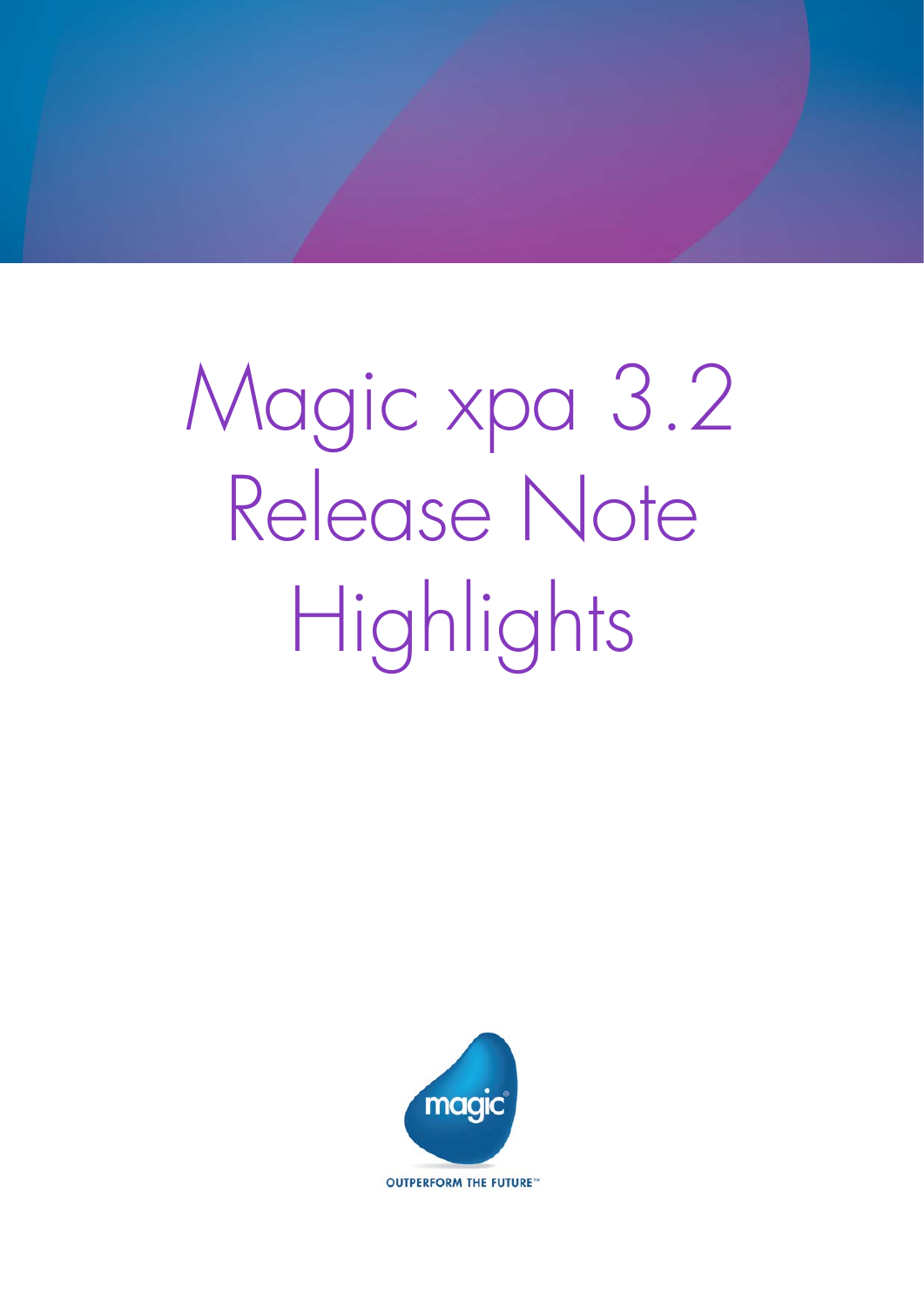# New Features, Feature Enhancements and Behavior Changes

# Windows 10 Mobile Support

The Magic xpa RIA client is now capable of running on Windows 10 Mobile™ devices.

# iOS 10 Support

Magic xpa was tested and is compatible to work with the iOS 10 operating system.

### Java 7.0 Support

Magic xpa was tested and is compatible to work with Java 7.0.

# Web Services as a Data Source

Web services are sometimes used as a means to access data in large organizations, instead of using database clients. Magic xpa 3.2 now provides a native development paradigm to support data access via a Web service. Once defining the data source as a Web Service data source, the developer can use the data source in native Magic programs. A new Web Service Data Source builder was added to allow the easy creation of Web services on the provider side.

Note: This feature is only available if you set the SpecialWebServiceDataSource flag to Y. In future versions there will be no backward compatibility regarding the schemas being used to describe the Web Service data source entries. We recommend consulting with MSE before using this feature in order to understand its scope and best usage.

### Compare & Merge

A third party Compare & Merge tool, supporting Magic xpa's XML metadata format, is now available. This tool provides a graphic UI for identifying conflicts that may arise when merging between different project branches, and allows an easy method of choosing the source to be merged.

Please refer to the *Magic xpa Help* for information about how to define the Merge & Compare tool in your development environment. To obtain this tool and take full advantage of this functionality, please contact your local representative.

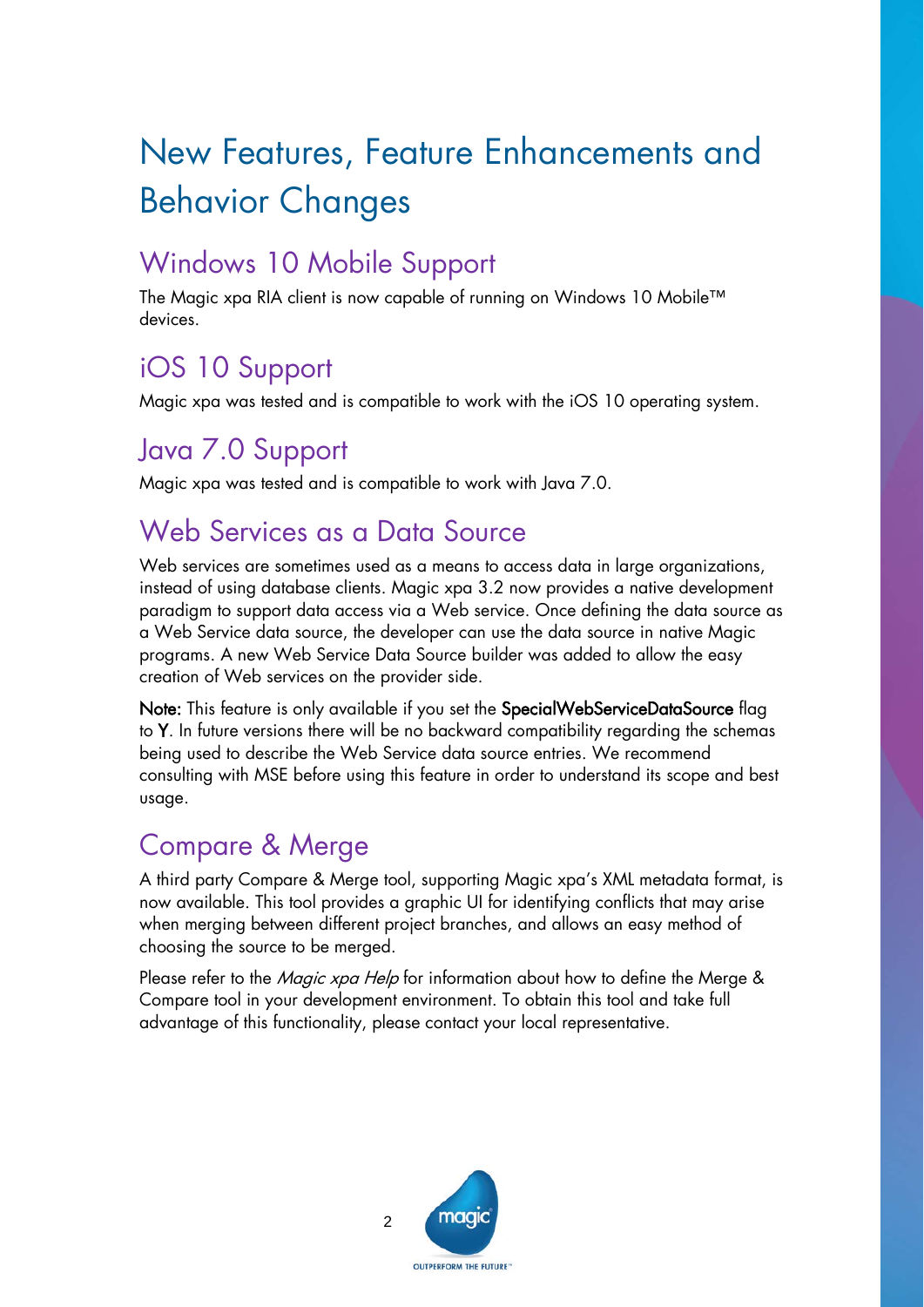### Prerequisite Changes

The minimum .NET version for C/S and RIA applications is 4.0 instead of 2.0. .NET framework 2.0 is no longer supplied with the installation.

# Form and Control Property Enhancements

- <sup>o</sup> Additional functionality has been added to the Edit control's Hint property:
	- o The property is supported for Windows desktop (in addition to the existing mobile support).
	- o The property supports the use of expressions.
	- o You can define the foreground color of the hint's text.
	- o When a translation file is defined, the Hint value is automatically translated.
- You can use pixels as a form's unit of measurement.
- You can define the color of a selected tab page.  $\bullet$
- You can define the style of a check box's border.  $\bullet$
- The Rich Edit appearance control's Border property has been replaced by the  $\bullet$ Border Style property.

#### Form Designer Enhancements

- When models are available for controls, you can right-click on a control in the Toolbox and select the required model from the context menu. The Reset Toolbox option has been moved to the Studio's Options menu.
- **2** You can see checker and find-reference results in the Form Designer.
- The Task Variables pane has been renamed to the Variables pane. This pane now shows variables from ancestor tasks, and also includes search capability.
- Similar to the non-Visual Studio property sheet behavior, in the Form Designer's property sheet, pressing Esc saves any changes made.
- In the Form Designer, the values of the X, Y, Width and Height properties are  $\bullet$ displayed on the status bar.
- You can change the text of the Check Box, Group, Label, RTF and Column controls, by pressing **Enter**.
- $\degree$  The Edit control supports transparent colors.
- <sup>2</sup> An Inherit All option is available in the Form Designer's Model property. This allows you to inherit all of the properties defined in the model.

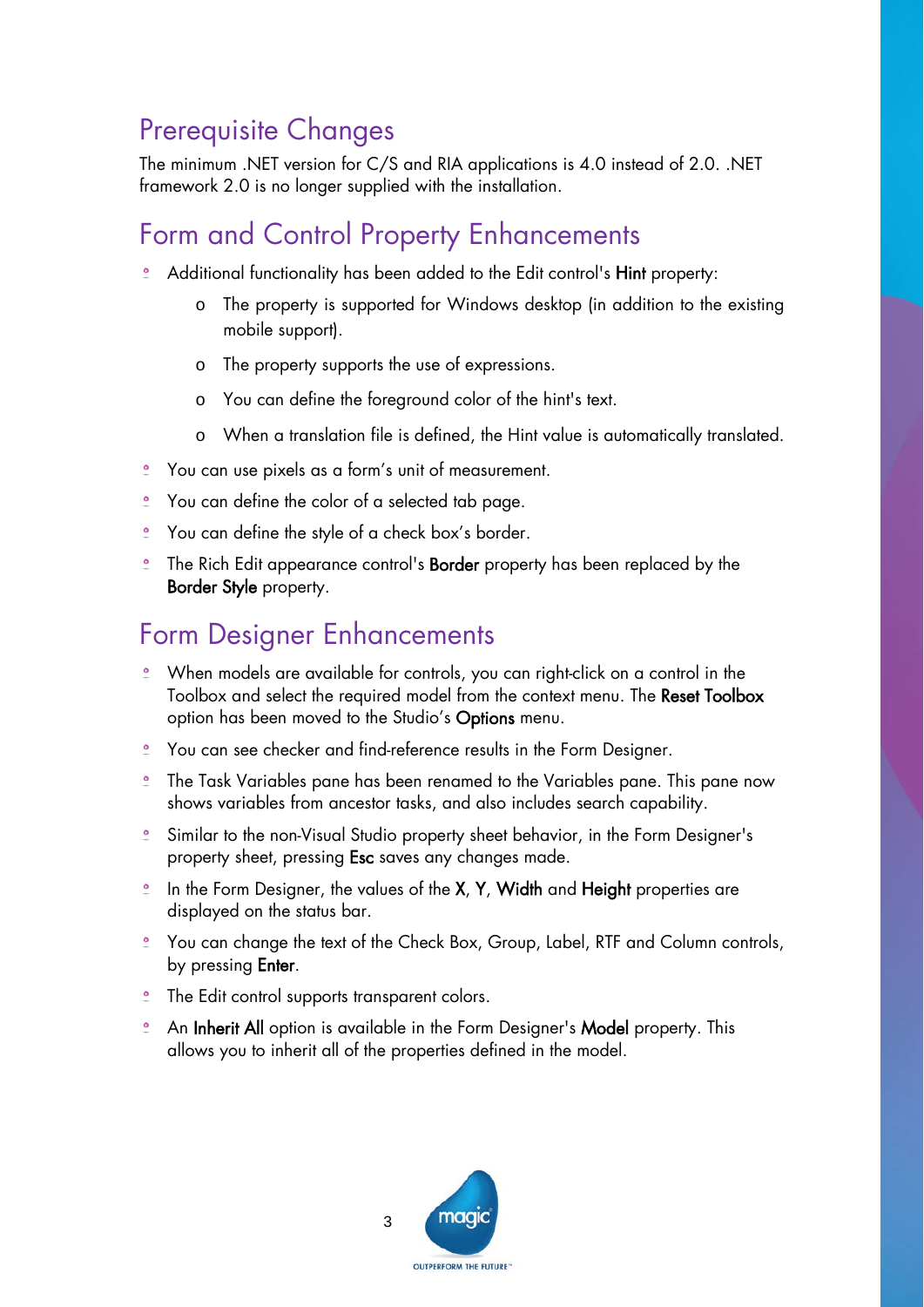### Text-Based Forms in Visual Studio Format

Text-based forms are now edited in the Visual Studio-based Form Designer. In the textbased Form Designer:

- $\bullet$ The No Dividers command for Text-based forms from previous versions is not supported.
- Dragging the splitter affects the height of the upper form only. The bottom form will only be moved and not resized.
- $\bullet$ It is possible to collapse and expand a form using an icon in the divider area.
- $\bullet$ The Undo/Redo is done on the last action performed on any of the forms (not just the current form).

# Upgrade Process Enhancements

- You can run the Magic xpa upgrade process via the command line, outside of the Magic xpa Studio. This functionality allows you to write batch files to easily upgrade multiple projects multiple times.
- **P** The Upgrade process can now:
	- o Add title areas to Table controls that do not have a title area, so that the labels will be moved to the Column Title property.
	- o Convert Edit controls with an expression on the column title into the Column Title expression.
	- o Create OK user events to replace the non-supported OK internal event.
	- o Create a context menu for RTF controls and assign it to the controls.

# Additional Mobile Changes

- A new Android and iOS native code sample was added for audio recording and playback.
- For mobile devices, pictures from cameras are saved as .jpg files with all of their metadata. Until version 3.2, pictures on iOS devices were saved as .png files.

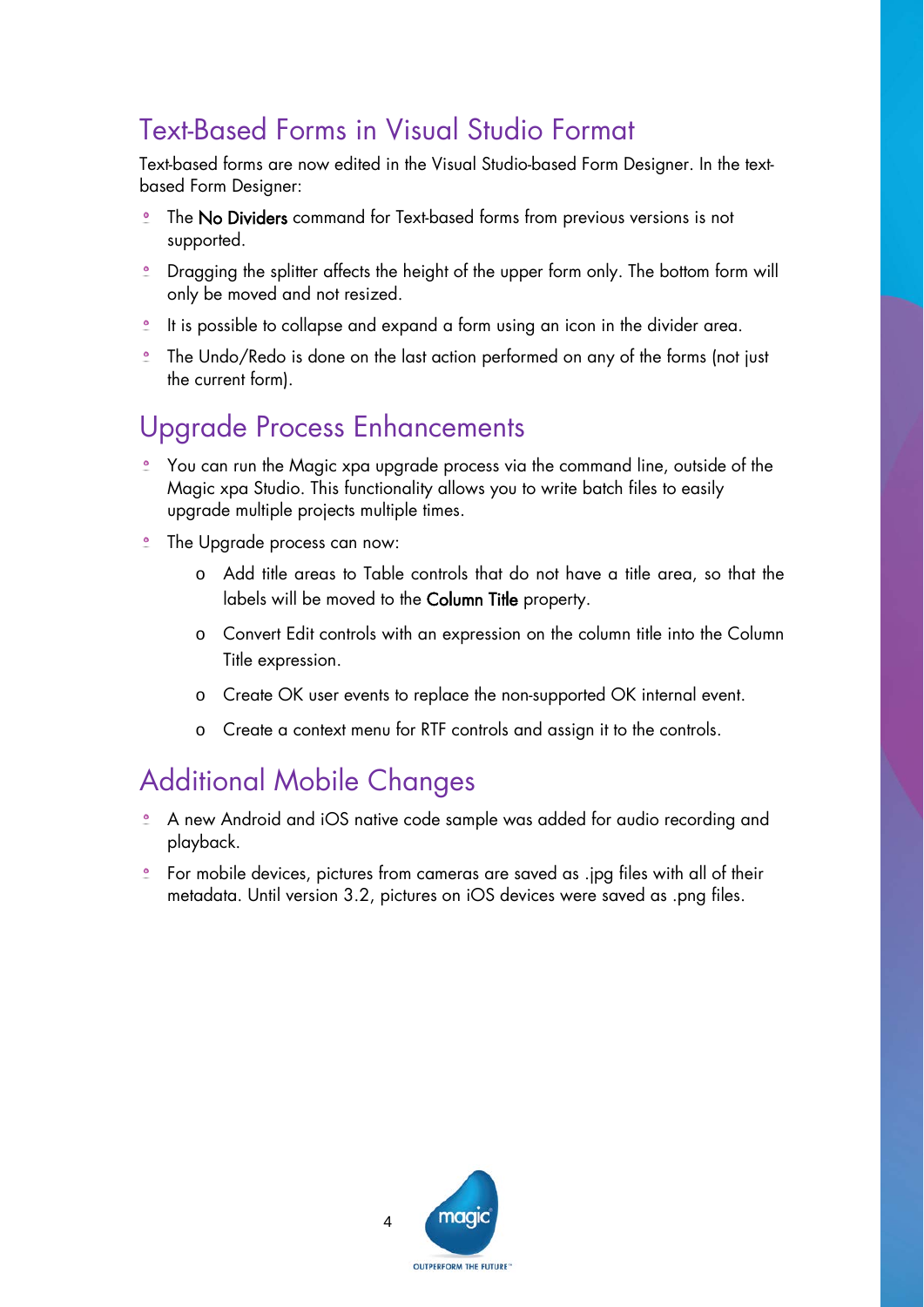# View by Key Functionality

- The View by Key functionality that was available in V1.9 using Ctrl+K, is once again supported via the End User Functionality component. For this purpose, the following was added to V3.2:
	- o The Index Change event changes the index of the main data source in a task.
	- $\circ$  The DataViewIndexNames function returns the index names of the main data source defined on the task.
	- o The DataViewIndexSegmentNames function returns the segment names of a data source's index.

## Special Settings

- The SpecialDisableMouseWheel flag lets you define whether the mouse wheel will scroll through records in screen mode.
- $\bullet$ The SpecialXMLViewCreateOptional flag lets you define whether optional compound elements with no simple elements under them will be created when inserting a node.

# Replacing Repository Objects

You can replace any repository object with another object of the same type as was possible in previous versions.

### Environment Setting Addition and Change

- The new HTTP Framework environment setting lets you define Java as the  $\bullet$ underlying HTTP library to use for the HTTPxxx functions. Using Java provides enhanced support in TLS 1.2.
- The Century Start environment setting's default value was changed from 1920 to 1930.

### Application Properties Enhancement

In the Application Properties dialog box, you can zoom to select the external files.

# Fetching a Single Record Limit

Link Query operations for Oracle, MSSQL and ODBC databases are now limited to fetching a single record, even if the cursor returns more than one record. You can maintain the previous behavior of not limiting the fetch to one record by setting the LimitLinkToSingleFetch keyword to N in the Database Information property.

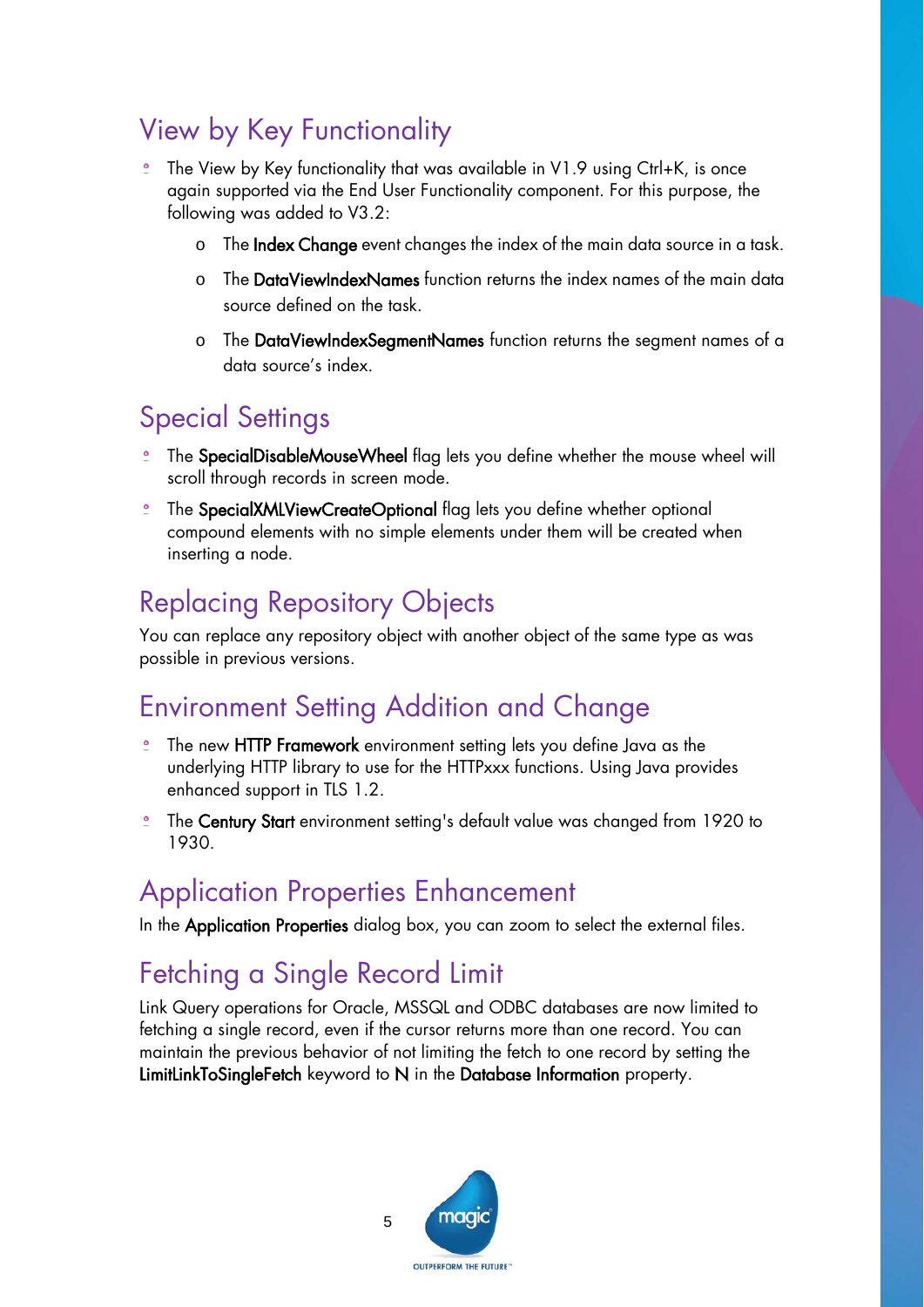# Opening Projects from Major Versions

When opening a project, the last opened projects list is no longer shared between major versions of Magic xpa. This prevents unintentionally opening projects from a different major version, which might result in an unintentional upgrade.

# Validation with Third Party Tools

You can add the schemaLocation attribute to newly generated XML files to enable validation tests using third party tools. This is done by using a new property added to the XML data sources.

#### Results Sets in Oracle

You can use result sets in Oracle stored procedures.

#### Space Middleware Improvements

- The underlying GigaSpaces infrastructure was updated to version 11.
- The support for posting XML files to a Magic xpa server was improved. You can now disable URL-decoding according to selected values of the HTTP header 'Content-Type' that is (optionally) sent within HTTP requests using the - Dcom.magicsoftware.xpa.ExcludeUrlDecodingForContentTypes system property.
- **2** You can now increase the concurrency of the HttpRequestsConvertor and HttpResponsesConvertor event containers using the optional MgxpaGSSpace.properties file.
- **2** Multiple RIA clients from the same machine consume one (RIA) license token, similar to the behavior when using the broker.
- The reserving of licenses is managed per project and not per servers/workers. For this purpose, a number of changes were made:
	- o In the Monitor, the Reserved Workers and Floating Workers columns were combined into one column displaying the total number of workers. In addition, the license reservation information is displayed in the License Usage pane.
	- o In the projectsStartup.xml file, the WorkersCountReservedForThreadsBased and WorkersCountReservedForUsersBased command line keywords were removed and the ReservedThreadsLicenses and ReservedUsersLicenses attributes were added.

Note: For projects created in earlier versions of Magic xpa 3.x, the WorkersCountReservedForXXX keywords will be ignored.

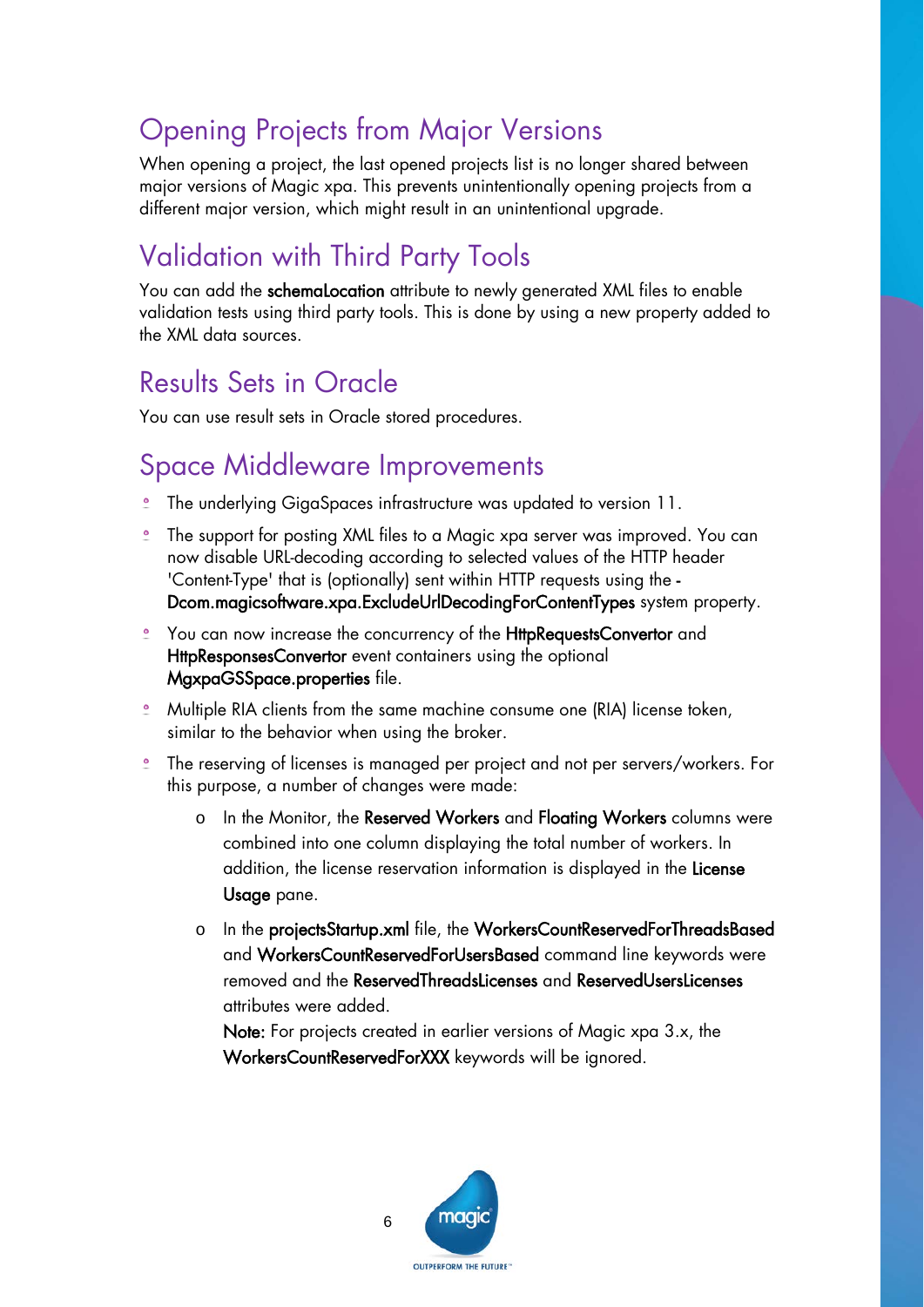- <sup>2</sup> The projectsStartup.xml file was improved and repetitive values can be defined once in the new (optional) CMDLineArgs attribute in the Projects element.
- $\bullet$ The log4j infrastructure was updated and is based on log4j V2.5.
- The host ID and PID were added to the log file names to provide easier identification of the log files in a clustered environment.
- $\bullet$ You can set the BASIC logging level for the Space middleware in the log4j2.xml file.
- $\bullet$ The log file will not exceed 10MB.
- **2** The StopProjects.bat file was renamed to ShutdownProjects.bat.
- $\bullet$ In the setenv.bat file, a number of GigaSpaces environment variables, such as LOOKUPLOCATORS, were renamed.
- The PollingIntervalMs setting was removed from the Mgreq.ini file. (The setting was redundant because the Web requester waits for a response rather than polls.)
- <sup>2</sup> The Default Space option was removed from the MessagingServer setting in the Magic.ini and the projectsStartup.xml files. Starting from version 3.2, when a Magic xpa server is started by a GS agent, it is automatically directed to the grid according to the XAP\_LOOKUP\_LOCATORS environment variable set in the GigaSpaces-xpa\bin\setenv.bat file of that GS agent.
- <sup>o</sup> The GigaSpaces Monitor's Restart Project Gracefully option lets existing clients continue working, while new clients are immediately able to use the upgraded application. The Shut Down Pausing Servers option lets you pause and shut down a physical server, to be used before a server machine is shut down.
- <sup>2</sup> The GigaSpaces Monitor's Requests log window contains Client ID and User Name columns. The Status column now has a drop-down list to enable you to filter requests according to their status.
- **The GigaSpaces Monitor's Contexts** window contains a Status column.
- <sup>o</sup> When starting projects using the GS-agent (from the **projectsStartup.xml** file), the project name is automatically used as the value of the ApplicationPublicName setting.

# Outdated Utilities and Removed Files

- The Builder Data Converter, INI Conversion and v9 Migration UI utilities were removed.
- **The Scripts\RIA folder** was removed.